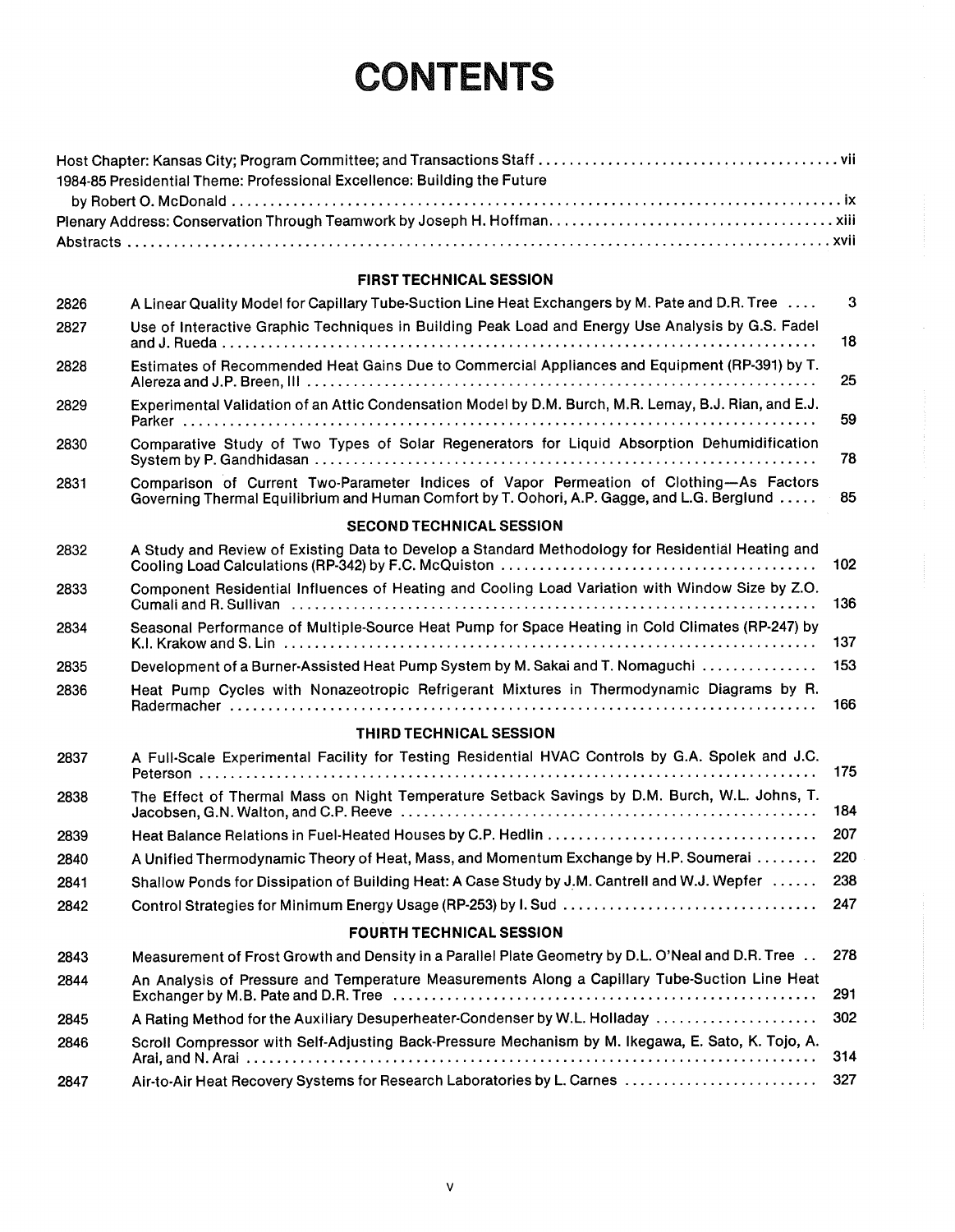#### FIFTH TECHNICAL SESSION

| 2848 | Control of Hazardous Gases and Vapors in Selected Hospital Laboratories (RP-313) by J.H. Hagopian | -341 |
|------|---------------------------------------------------------------------------------------------------|------|
| 2849 | Noise Generation and Noise Attenuation of Duct Fittings—A Review: Part I (RP-265) by I.L. Ver     | 354  |
| 2850 | Noise Generation and Noise Attenuation of Duct Fittings--A Review: Part II (RP-265) by I.L. Ver   | -383 |
| 2851 | Prediction of Sound Transmission Through Duct Walls: Breakout and Pickup (RP-319) by I.L. Ver 391 |      |
| 2852 | Sizing a Rectangular Supply Duct with Transversal Slots by Using Optimum Cost and Balanced Total  |      |
| 2853 | Effect of Unequal Evaporator Heating and Charge Distribution on the Performance of a Two-Phase    |      |

### SOCIETY BUSINESS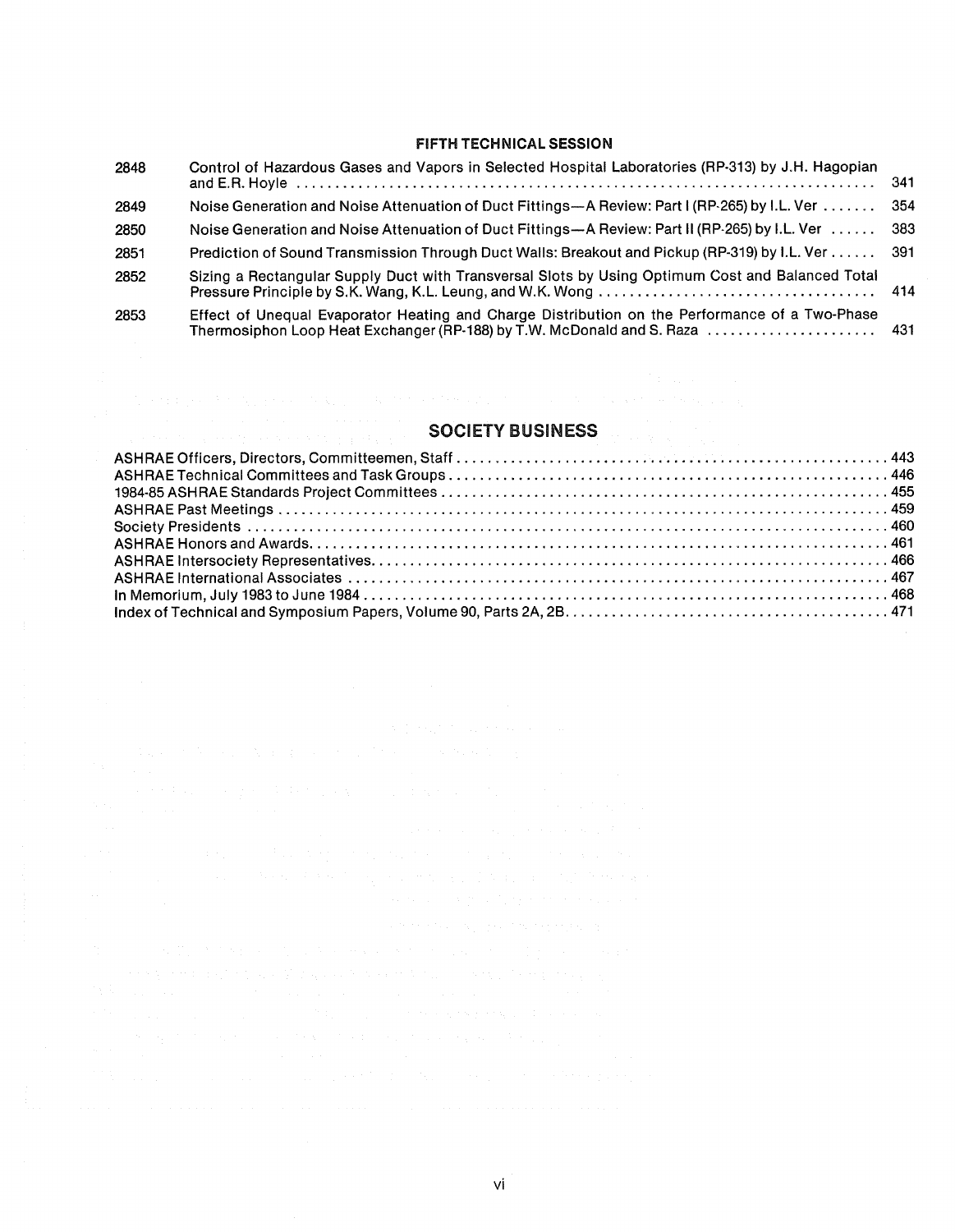## **CONTENTS**

| KC-84-1        | <b>ENERGY ANALYSIS IN HOUSES</b>                                                                                                                                      |     |
|----------------|-----------------------------------------------------------------------------------------------------------------------------------------------------------------------|-----|
|                | The Effect of Wall Mass on the Summer Space Cooling of Residences by D.M. Burch, K.L. Davis, and                                                                      | 5   |
|                | Determination of Energy Reduction in Retrofitted Homes by Y.M. Chang and R.A. Grot                                                                                    | 22  |
|                | Determination of Thermal Parameters for an Occupied House by N.W. Wilson, W.G. Colborne, and R.                                                                       | 39  |
|                | Internal Heat Gain from Domestic Water Use in Houses by S.A. Barakat                                                                                                  | 51  |
|                |                                                                                                                                                                       | 59  |
| KC-84-2        | AIR DISTRIBUTION AND ACOUSTICS                                                                                                                                        |     |
|                | Acoustical Standards Relating to Air-Handling Systems and Their Use by Design Professionals by D.A.                                                                   | 75  |
|                | Using Manufacturers' Catalog Data to Predict Ambient Sound Levels by M.C. Smith and D. Int-Hout                                                                       | 85  |
|                | Improved Guidelines for Application of Sound Rating Data to the Acoustical Design for HVAC Systems                                                                    | 97  |
|                |                                                                                                                                                                       | 110 |
| KC-84-3        | DESIGN OF AQUIFER THERMAL ENERGY STORAGE APPLICATIONS FOR BUILDING HEATING AND<br><b>COOLING</b>                                                                      |     |
|                | Heat Pump Design for Aquifer Seasonal Heating-Only Thermal Energy Storage Systems by G.M.                                                                             | 119 |
|                | Aquifer Thermal Energy Storage, Technology, Systems, Economics by B. Qvale, J. Hagelskjaer, L.J.                                                                      | 137 |
|                | Adapting Building Systems Design to Aquifer Storage of Energy by B.J. Fournier                                                                                        | 158 |
|                | Experiences with Unconfined Aquifer Chilled Water Storage by W.J. Schaetzle and C.E. Brett                                                                            | 169 |
| <b>KC-84-4</b> | IMPROVED LOCAL LOOP CONTROL SYSTEMS                                                                                                                                   |     |
|                | Retrofitting Reheat-Type HVAC Systems for Energy Conservation by R.W. Haines                                                                                          | 185 |
|                |                                                                                                                                                                       | 193 |
|                | Retrofit of a Constant Volume Air System for Variable Speed Fan Control by G.A. Johnson                                                                               | 201 |
|                |                                                                                                                                                                       | 213 |
| KC-84-5        | SIMULATION PREDICTIONS COMPARED WITH MEASURED DATA                                                                                                                    |     |
|                | The Validation of DOE 2.1 for Application to Single-Family Dwellings by W.G. Colborne, J.D. Hall, and                                                                 | 219 |
|                | Comparisons of Predicted and Measured Energy Use in Occupied Buildings by B.S. Wagner                                                                                 | 232 |
|                | DEROB Simulation of the NBS Thermal Mass Test Buildings by F. Arumi-Noe and D.M. Burch                                                                                | 254 |
|                | Development and Validation of a Moisture Mass Balance Model for Predicting Residential Cooling                                                                        | 275 |
|                | Comparison of Simulated Historical Energy Usage in 43 Existing Buildings by K.M. Vaughn                                                                               | 294 |
| KC-84-6        | AMERICAN DISTRICT HEATING                                                                                                                                             |     |
|                |                                                                                                                                                                       | 309 |
|                | Modern Hot Water District Heating by M. Karnitz, C. Kadrmas, M.H. Barnes, and H.O. Nyman                                                                              | 323 |
|                |                                                                                                                                                                       | 334 |
|                | Report on an International Survey and Evaluation of the Research and Development Activities and<br>Needs of District Heating and Cooling Technology by T.C.J. Gleason | 343 |
|                | Revenue Metering for District Heating and Cooling Systems by N.R. Taylor                                                                                              | 362 |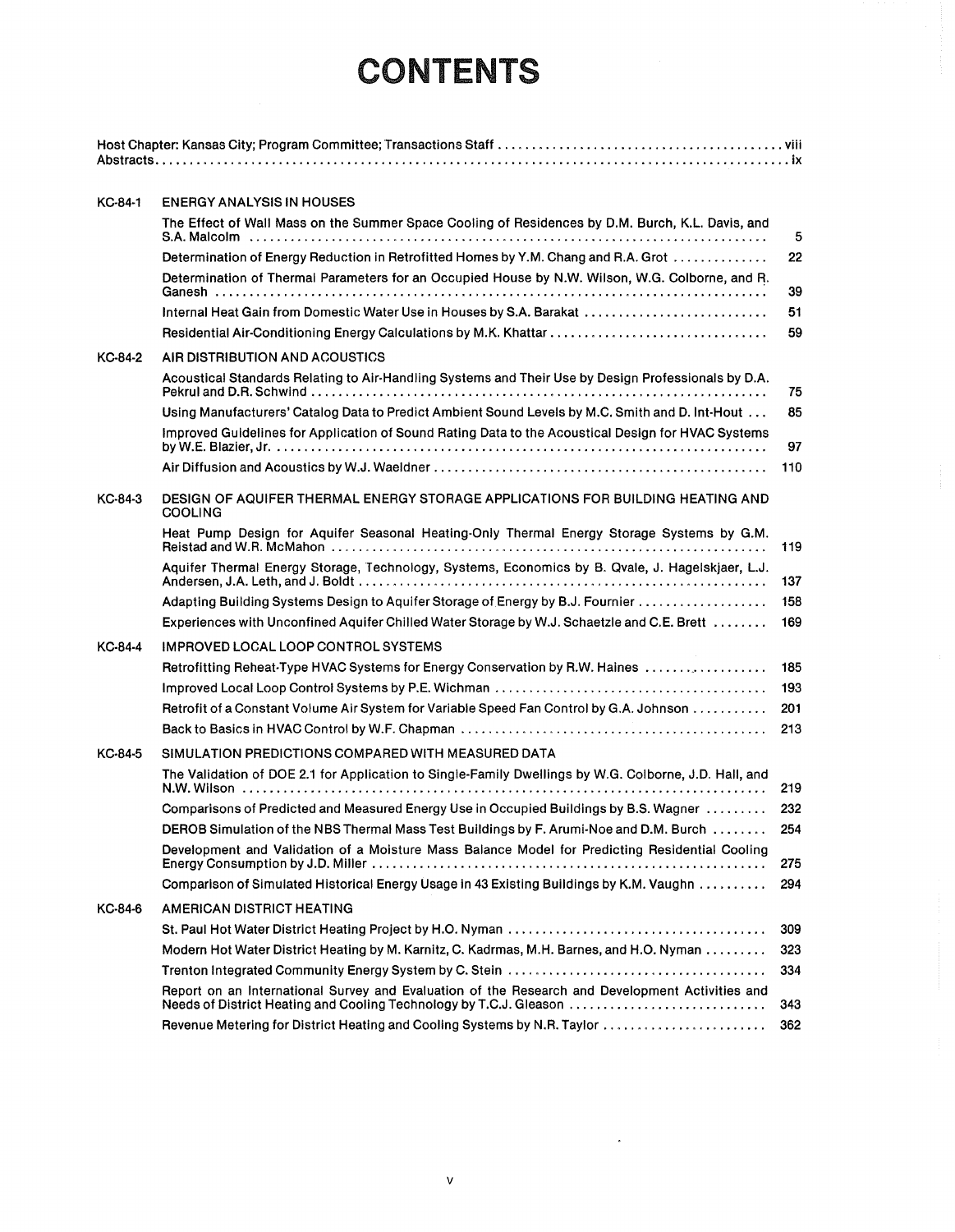| KC-84-7  | <b>COOLING TOWER APPLICATIONS AND PERFORMANCE</b>                                                                                                                                                                                                                                                                                 |     |
|----------|-----------------------------------------------------------------------------------------------------------------------------------------------------------------------------------------------------------------------------------------------------------------------------------------------------------------------------------|-----|
|          | Use of Heat Rejection Equipment to Conserve Energy by F.H. Kohloss                                                                                                                                                                                                                                                                | 377 |
|          | Open-Loop Evaporative Cooling for Winter Chiller Plant Optimization by J.S. Tracey                                                                                                                                                                                                                                                | 389 |
|          | A Unified Theoretical Treatment for Thermal Analysis of Cooling Towers, Evaporative Condensers, and                                                                                                                                                                                                                               | 398 |
|          | Algorithms for Performance Simulation of Cooling Towers, Evaporative Condensers, and Fluid Coolers                                                                                                                                                                                                                                | 416 |
| KC-84-8  | <b>HVAC AND R HISTORY IS INTERNATIONAL</b>                                                                                                                                                                                                                                                                                        |     |
|          | Nineteenth Century Heating and Ventilation-The Houses of Parliament, London, and the New York                                                                                                                                                                                                                                     | 461 |
|          | Energy Management in the Restoration of Wainwright and Guaranty Buildings by J. McClive                                                                                                                                                                                                                                           | 478 |
|          | Development of Chlorofluorocarbon Refrigerants by R. Downing                                                                                                                                                                                                                                                                      | 481 |
|          |                                                                                                                                                                                                                                                                                                                                   | 492 |
| KC-84-9  | INSTRUMENTATION AND DATA TAKING IN BUILDINGS                                                                                                                                                                                                                                                                                      |     |
|          | Estimating and Correcting Sensor Data in a Chiller Subsystem: An Application of Kalman Filter Theory                                                                                                                                                                                                                              | 511 |
|          | HVAC System Dynamics and Energy Use in Existing Buildings-Part I (RP-321) by R.J. Hackner, J.W.<br>Mitchell, and W.A. Beckman (a) and a control of the control of the control of the control of the control of the control of the control of the control of the control of the control of the control of the control of the contr | 523 |
|          | Formulation of a Load Prediction Algorithm for a Large Commercial Building by W.J. Wepfer and J.R.                                                                                                                                                                                                                                | 536 |
| KC-84-10 | SOME SYSTEM ASPECTS OF CENTRAL FORCED AIR-GAS FIRED RESIDENTIAL FURNACES                                                                                                                                                                                                                                                          |     |
|          | Vent Capacity Data for High-Efficiency, Condensing-Type, Gas-Fired Appliances by D.W. DeWerth,                                                                                                                                                                                                                                    | 555 |
|          | Dynamic Performance of Residential Warm-Air Heating Systems-Status of ASHRAE Project SP43                                                                                                                                                                                                                                         | 573 |
|          | Field Monitoring Results for Natural-Draft and Induced-Draft Gas-Fired Residential Furnaces by R.E.                                                                                                                                                                                                                               | 591 |
| KC-84-11 | APPLICATION OF "K" FACTORS FOR AND UNCERTAINTY OF FIELD AIRFLOW MEASUREMENTS                                                                                                                                                                                                                                                      |     |
|          | Airflow Measurement at Air-System Coils Using the Rotating Vane Anemometer by M.J. Suppo                                                                                                                                                                                                                                          | 605 |
|          | Experimental K-Factors for Finned-Tube Coils Using a Rotary Vane Anemometer by R.H. Howell, H.J.                                                                                                                                                                                                                                  | 611 |
|          | The Systematic and Random Errors of Portable Airflow Balancing Instrumentation with Various Ven-                                                                                                                                                                                                                                  | 627 |
| KC-84-12 | INTERNATIONAL SYMPOSIUM ON INTERFACE BETWEEN THE BUILDING ENVELOPE AND HVAC<br><b>SYSTEMS</b>                                                                                                                                                                                                                                     |     |
|          | Analysis of Overall Thermal Transfer Value (OTTV) Energy Conservation Standard for Singapore Office                                                                                                                                                                                                                               | 647 |
|          | Calculative Procedure for Estimating Cooling Loads Influenced by Window Shadowing, Using Negative                                                                                                                                                                                                                                 | 662 |
|          | Windows, Skylights, and Atria-Occupants' Visual/Subjective Comparison by E. Ne'eman and                                                                                                                                                                                                                                           | 678 |
|          | The Influence of Airtightness on the Operation of Ventilating Systems in Multistory Buildings by J.                                                                                                                                                                                                                               |     |
|          |                                                                                                                                                                                                                                                                                                                                   | 685 |
| KC-84-13 | <b>COGENERATION SYSTEMS</b>                                                                                                                                                                                                                                                                                                       |     |
|          | Engineering Data Collected during the Operation of a Total Energy Plant by W. Hurley                                                                                                                                                                                                                                              | 701 |
|          | An Engineering Analysis of Major Plant Components by W. Hurley                                                                                                                                                                                                                                                                    | 721 |
|          |                                                                                                                                                                                                                                                                                                                                   | 735 |
|          | The Energy Savings, Economics, and Reliability of a Cogeneration Facility by J.D. Ryan                                                                                                                                                                                                                                            | 748 |

 $\frac{1}{2}$ 

Vi

 $\frac{1}{2}$ 

 $\label{eq:2.1} \mathcal{A}=\mathcal{A}^{\dagger}_{\mathcal{A}}\left(\mathcal{A}^{\dagger}_{\mathcal{A}}\right)=\mathcal{A}^{\dagger}_{\mathcal{A}}\left(\mathcal{A}^{\dagger}_{\mathcal{A}}\right)=\mathcal{A}^{\dagger}_{\mathcal{A}}\left(\mathcal{A}^{\dagger}_{\mathcal{A}}\right)$